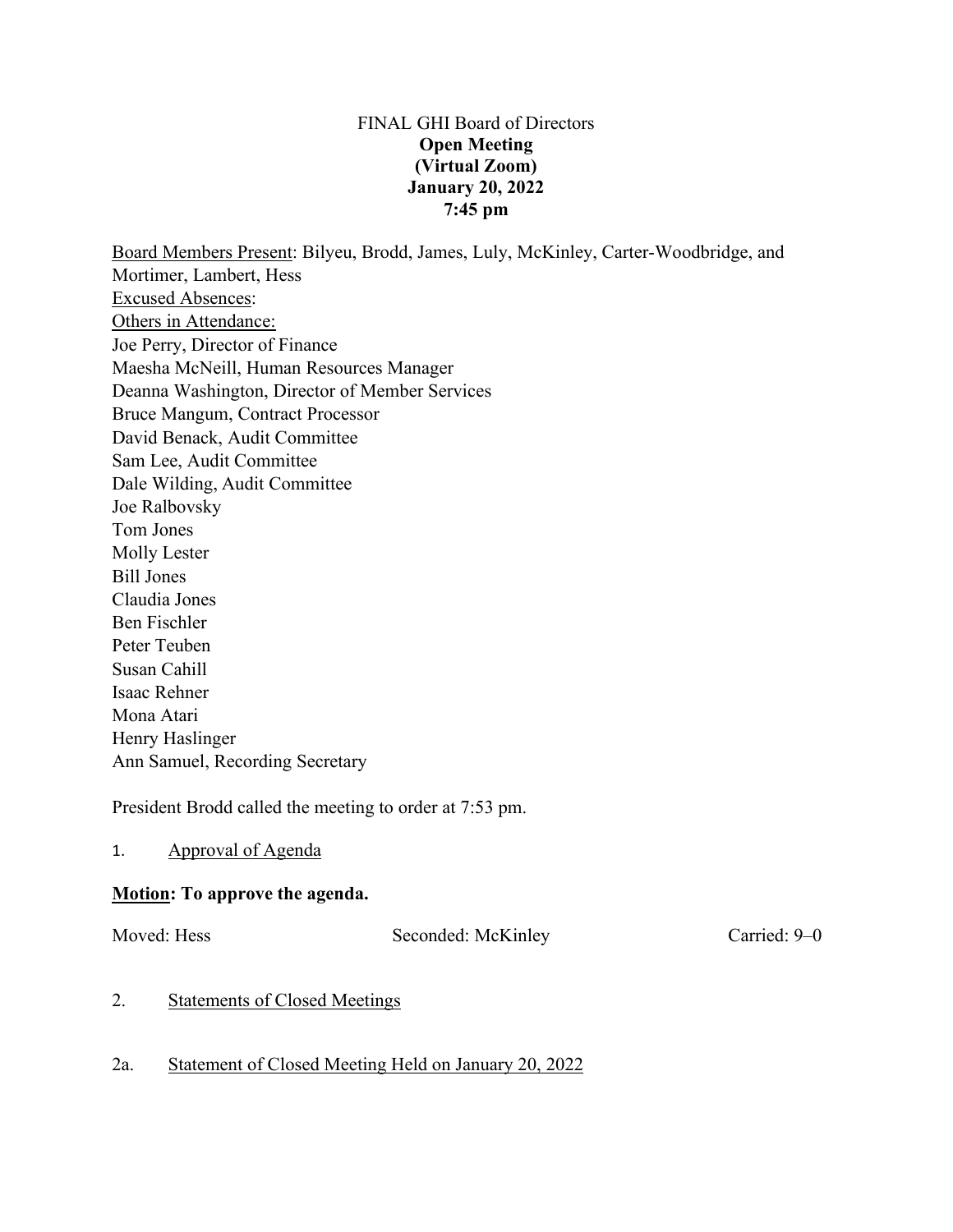GHI's Board of Directors held a closed meeting at 7:00 PM on January 20, 2022, via internet audio/video conference to discuss the following matters, as specified in the noted sub-paragraph of the Maryland Cooperative Housing Corporation Act § 5-6B-19 (e) (1):

| 1. Approve Minutes of the Closed Meeting held on December 16, 2021                                                                                                                                                                                 | ( V11 )     |
|----------------------------------------------------------------------------------------------------------------------------------------------------------------------------------------------------------------------------------------------------|-------------|
| 2. Consider Approval of the following Contracts:<br>• 2022-23 Contract for Yardi Property Management System $-2nd$ reading<br>• Contract for Repairs to a GHI Unit – $2nd$ reading<br>• Contract for Repairs to a GHI Unit $-1st$ and only reading | (V1)        |
| 3. Request by a Prospective Member for an Exception to the GHI Member<br><b>Selection Criteria Policy</b>                                                                                                                                          | (1V)        |
| 4. Request by a Member to Assign Their Unit to GHI                                                                                                                                                                                                 | (1V)        |
| 5. Member Financial Matters                                                                                                                                                                                                                        | <b>V111</b> |

During the meeting, the Board of Directors approved the following contracts:

- a) A contract with Yardi Systems Inc. for use of its Yardi property management system by GHI during March 2022 to February 2023, at a cost of \$44,290, with an amount of 10% for contingencies for a total cost not exceeding \$48,719.
- b) A contract with Q&A Home Improvements to repair a unit that was assigned to GHI, at the contractor's bid of \$16,850 plus 10% for contingencies, for a total not to exceed \$18,535.
- c) A contract with Q&A Home Improvements to repair a unit that was assigned to GHI, at the contractor's bid of \$13,850 plus 10% for contingencies, for a total not to exceed \$15,235.

The motion to hold the closed meeting was approved during the open meeting of January 6, 2022, by Directors Bilyeu, Brodd, Carter-Woodbridge, James, Luly, McKinley, and Mortimer.

2b. Statement of Closed Meeting Held on January 6, 2022

GHI's Board of Directors held a closed meeting at 7:00 PM on January 6, 2022, via internet audio/video conference to discuss the following matters, as specified in the noted sub-paragraph of the Maryland Cooperative Housing Corporation Act § 5-6B-19 (e) (1):

| 1. | Approve Minutes of the Closed Meeting held on December 2, 2021                         | V11 |
|----|----------------------------------------------------------------------------------------|-----|
|    | Consider Approval of the following Contract:                                           |     |
|    | Contract for Repairs to a GHI Unit $-2nd$ reading<br>$\bullet$                         |     |
|    | 2022-23 Contract for Yardi Property Management System $-1st$<br>$\bullet$              |     |
|    | reading                                                                                |     |
|    | 2022-2023 Contract for Yardi Property Management System - 1 <sup>st</sup><br>$\bullet$ |     |
|    | reading                                                                                |     |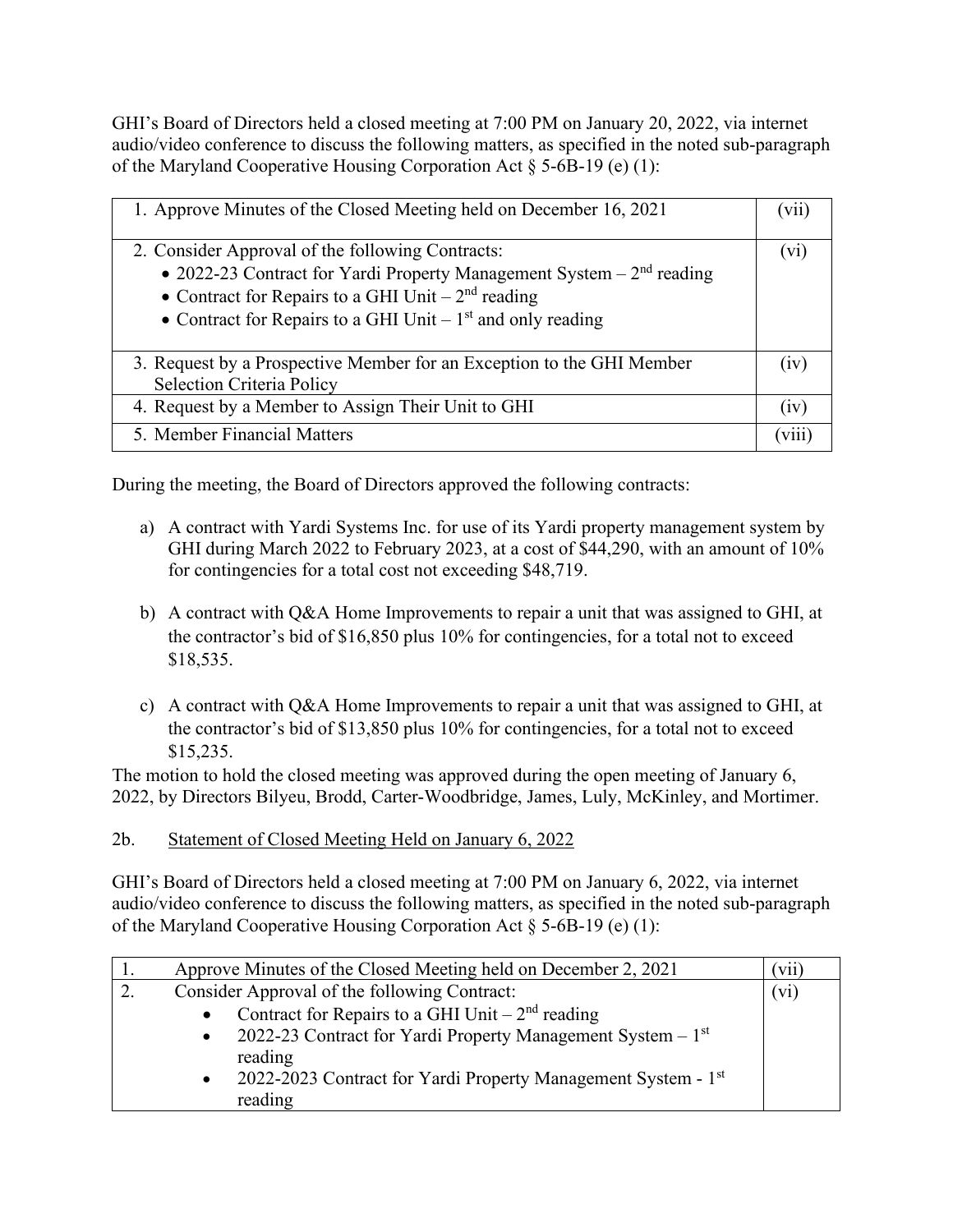| Member Financial Matters                          | viii |
|---------------------------------------------------|------|
| <b>Member Complaint Matters</b>                   | (iv) |
| Consultation with Legal Counsel on a Legal Matter | (iv) |

During the meeting, the Board of Directors approved for second and final reading a contract with WJS Painting Inc. to repair a unit that a member assigned to GHI, at the contractor's bid of \$10,500 plus 10% for contingencies, for a total not to exceed \$11,550.

The motion to hold the closed meeting was approved during the open meeting of December 16, 2021, by Directors Bilyeu, Brodd, Carter-Woodbridge, Hess, James, Lambert, Luly, McKinley, and Mortimer.

# 3. Visitors and Members (Comment Period)

Molly Lester inquired about various aspects of the real estate tax assessment process; including dissemination of the video lecture and the tax cap assessed. Joe Perry advised that a summary and the PowerPoint presentation from the lecture would be placed on the GHI website and explained the tax cap that was assessed. Joe also informed meeting participants that a letter outlining the tax cap would be mailed to the membership as a whole.

Molly Lester asked the Board to confirm receipt of an email and memo regarding WSSC. President Brodd confirmed receipt of both documents.

Claudia Jones inquired whether a membership criteria exception was on the agenda for discussion that evening. President Brodd advised the exception case had been part of the Closed meeting that was held earlier that evening. President Brodd also explained no decision had been reached in the matter.

Claudia Jones advised she had completed and submitted the survey relating to transition of the General Manager and inquired if a task force would be created for the process. President Brodd advised the survey was conducted by the Transition Task Force and all results would be analyzed and disseminated to the membership. President Brodd also identified Tom Adams as the Chair of that task force.

Adrienne White voiced concerns about a large tree causing significant sewer blockage issues. Adrienne explained findings and results from work performed in 2017 but identified the issues as ongoing. Adrienne asked the Board to consider removal of the tree to prevent future blockage and repair issues. President Brodd advised Eldon Ralph would take steps to address.

# 4. Approval of Membership Applications

**Motion: I move that the Board of Directors approve the following persons into the cooperative and membership be afforded them at the time of settlement:**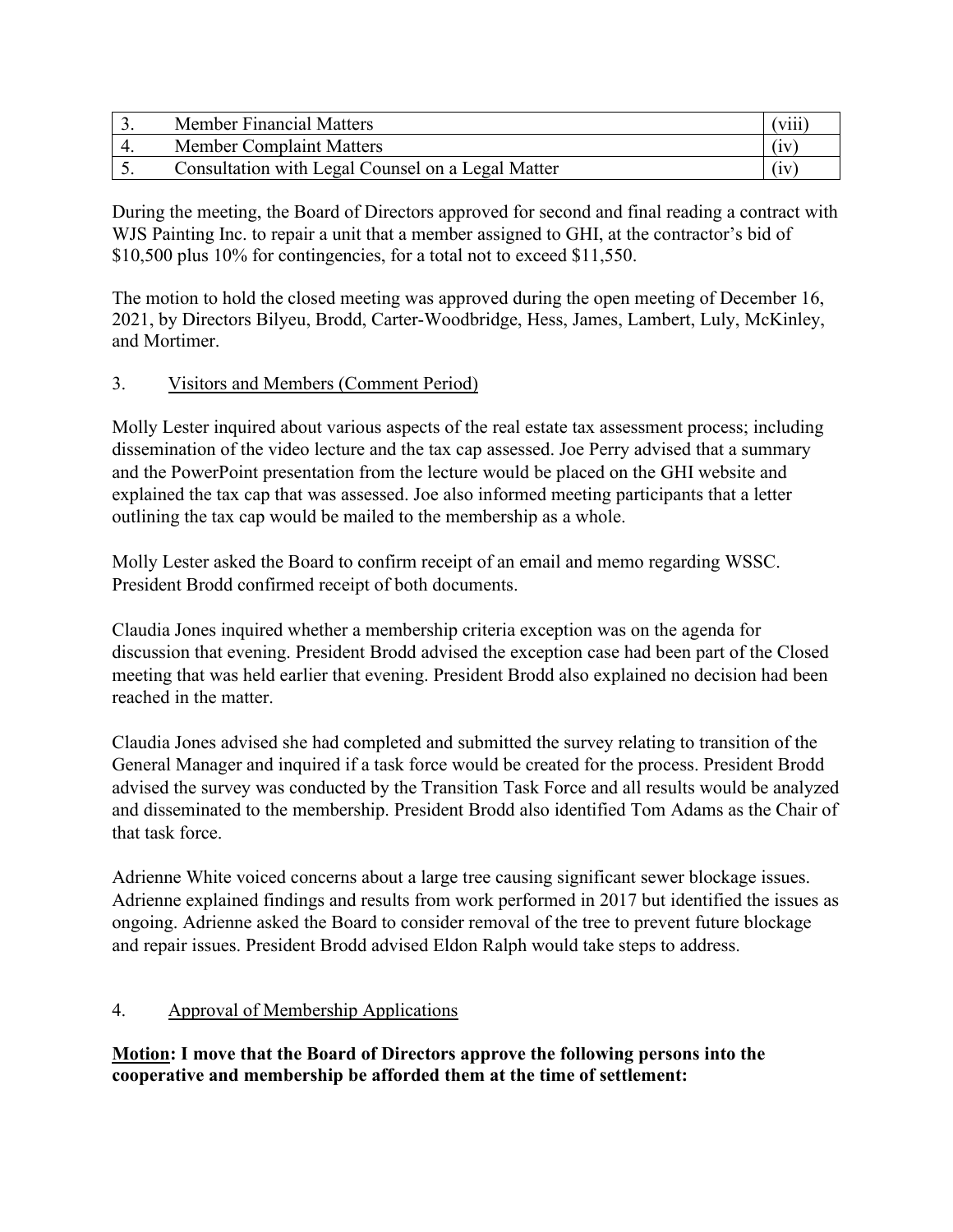## • **Evan Palmer Young, Sole Owner.**

Moved: James Seconded: Bilyeu Carried: 9-0

## 5. Committee Reports

Director McKinley updated the Board on the report from the Storm Water Management Subcommittee and their progress on the Impervious Surface Rule. She also mentioned ongoing work on rain check rebate rules that impact GHI members and UMD wishing to collaborate with GHI.

Director McKinley updated the Board on the Buildings Committee continuing work on the pipe replacement project.

Director Mortimer updated the Board on the Bicycle Committee's work on the bicycle lockers and indicated the proposal will be available to the Board soon.

6. For Action or Discussion

## 6a. Approve Minutes of the Open Meeting Held on December 16, 2021 – (Attachment #2)

## **Motion: I move that the Board of Directors approve the minutes of the Open Meeting that was held on December 16, 2021, as presented.**

|                | Moved: James | Seconded: Hess                                                               | Carried: 9-0 |
|----------------|--------------|------------------------------------------------------------------------------|--------------|
|                |              |                                                                              |              |
| 6 <sub>b</sub> |              | Woodlands Committee Proposal to Install Temporary Fencing for a Native Plant |              |

6b. Woodlands Committee Proposal to Install Temporary Fencing for a Native Plant Propagation Area between 8 and 10 Laurel Hill Road – (Attachment #3)

The Woodlands Committee requests that the Board of Directors approve the installation of a temporary metal deer fence surrounding a native plant propagation area being developed in the pocket garden between 8 & 10 Courts of Laurel Hill Road. The rationale for the Woodlands Committee request is outlined in Attachment #3.

# **Amended Motion: I move that the Board of Directors approve the Woodlands Committee proposal to install a temporary metal deer fence around a native plant propagation area that is being developed in the pocket garden between 8 & 10 Courts Laurel Hill Road.**

| Moved: James | Seconded: Hess | Carried: 9–0 |
|--------------|----------------|--------------|
|              |                |              |

6c. Discuss Next Steps for Negotiating with WSSC re: Replacement of Water Supply Pipes for Masonry Units – (Attachment #4)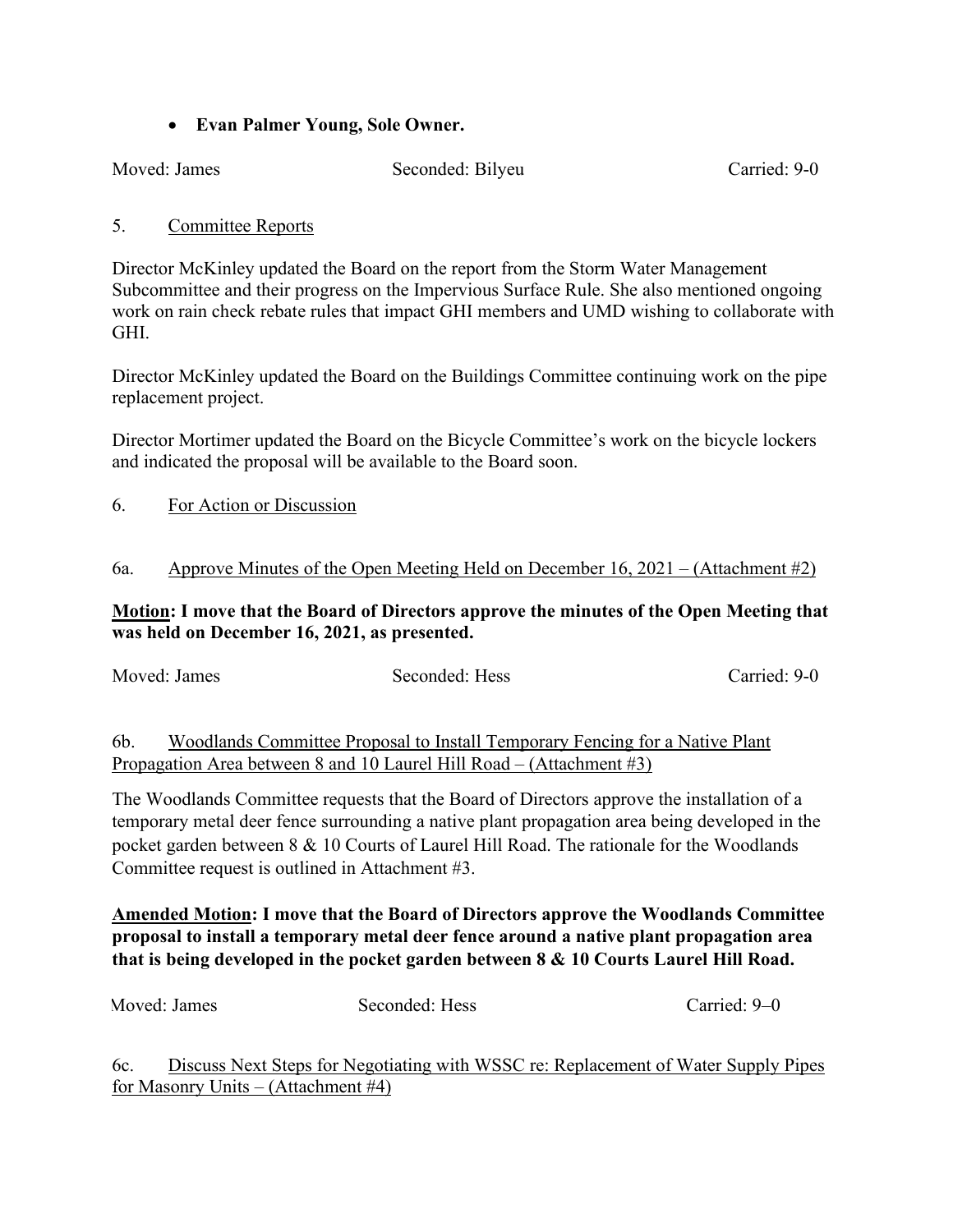The underground water supply pipes for GHI's masonry buildings were installed during 1935- 37. In a 1958 agreement signed by the Washington Suburban Sanitary Commission (WSSC), the City of Greenbelt, and Greenbelt Homes, Inc. (GHI), WSSC took ownership of the water pipes up to the meter boxes located approximately 5 feet away from the front walls of the buildings.

In 2007, WSSC first informed GHI that it planned to replace the water supply pipes for the 574 masonry units. Attachment #4 is a chronology of the activities that have occurred since WSSC initially informed GHI of its intent to replace the water supply pipes. Since 2010, negotiations with WSSC have stalled because GHI did not agree to their proposal that we should be responsible for future maintenance of the pipes between new meters located at the curbsides of serviceside yards and the buildings. In 2018, WSSC offered to be responsible for the maintenance and repair of the additional on property pipe for 30 years from the date of project completion, giving GHI an opportunity to build up a substantial infrastructure fund for maintenance and repairs beyond 30 years.

In a letter dated February 12, 2021, WSSC's General Manager Ms. Carla Reid stated that WSSC will not proceed with the upgrade project, but will continue to operate and maintain the GHI water system based on the 1958 tripartite agreement. Ms. Reid's letter was in response to a joint letter dated November 3, 2020, from Mayor Colin Byrd of the City of Greenbelt and GHI Board President Steve Skolnik, which stated that the City and GHI fully understand WSSC's desire to bring GHI's water and sewer infrastructure in alignment with WSSC's current design standards and do not object if any such changes do not result in a breach of the 1958 agreement.

During a work session between the Greenbelt City Council and GHI Board of Directors on December 15, 2021, the City Council stated that it would jointly participate with GHI during negotiations with WSSC, if they resume.

This item is on the agenda for the Board to discuss the next steps for resuming negotiations with WSSC. Points for consideration are as follows:

- a) Should the Board hold a meeting with members of masonry homes to discuss WSSC's proposal to be responsible for the maintenance and repair of the additional on property pipe for a period of 30 years from the date of project completion., giving GHI an opportunity to build up reserve funds for maintenance and repairs beyond 30 years. If so, when should a meeting be held?
- b) In 2013, GHI staff estimated that 21,000 ft. of piping would become the responsibility of GHI after the expiration of the 30-year period of WSSC ownership. Staff also estimated the cost of replacement at that time to be \$100/ft. Based on the CPI Inflation calculator,  $$2,100,000$  in 2013 dollars is worth approximately  $$2,513,272$  today.
- c) The content of a letter to be formulated and signed by GHI's Board President and the Mayor of Greenbelt, requesting a resumption of negotiations with WSSC.
- d) Which persons including legal counsel should represent GHI during negotiations with WSSC?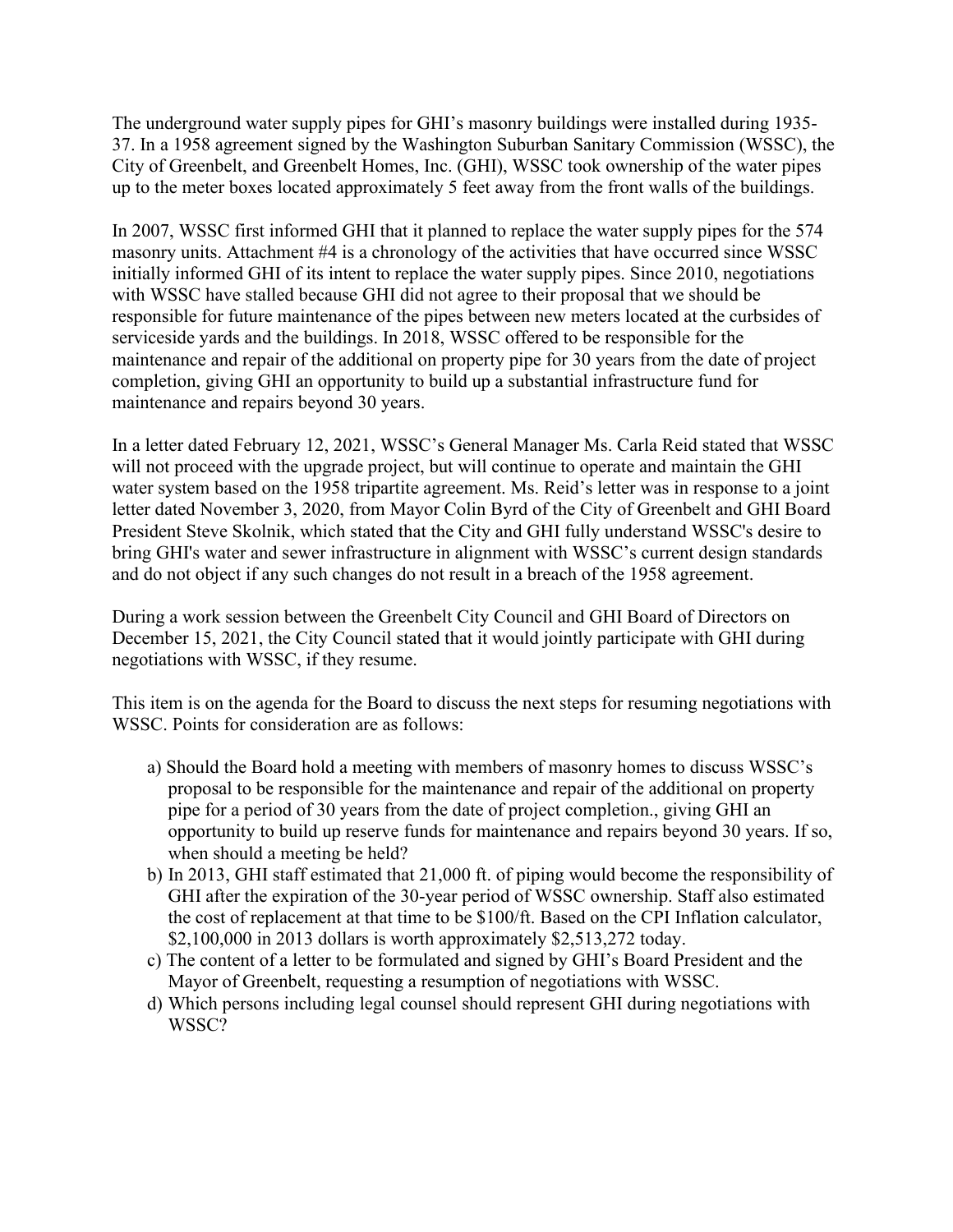Board consensus for President Brodd and Eldon Ralph to begin process to identify a law firm to represent GHI in negotiation proceedings with WSSC. Additional information will be provided to members as it becomes available.

6d. Proposed Work Session with GHI Legal Counsel and Topics for Discussion GHI's retainer agreement with Whiteford, Taylor & Preston, LLP includes an annual work session with the Board of Directors to review legal affairs of the cooperative. The Board may wish to consider some or all of the following topics and possibly others, for discussion during a work session in 2022:

Display of Flags and Signs - Occasionally, some members complain about displays of signs and flags in neighboring units. What restrictions should GHI consider imposing regarding the display of flags and signs on units and in yards?

Disposition of a unit after a member is deceased – GHI does not have any specific regulations to ensure timely transfer of the membership interest in a unit to a new member.

Granting exceptions to rules and regulations – Attorney Douglass should discuss the ramifications of granting members too many exceptions to rules and regulations.

H06 insurance policy – Can GHI require members to obtain HO6 insurance policies?

Occupancy Criteria Rules – From time to time, staff encounters situations where adjacent members complain that a unit has been unoccupied for more than a year; however, the absentee member is easily able to provide documentation based on the current Occupancy Criteria rules, to show that they reside in the unit. Staff recommends that the Occupancy Criteria Rules should be tightened.

Marijuana use – What restrictions can community associations like GHI impose on marijuana use, since it is now legally classified as a medicine in many states including Maryland?

Member Complaints Procedure – The procedure does not expressly address complaints against non-member tenants, or by a non-member against a member regarding an incident that occurs on GHI's premises. Should the procedure be revised to include these situations?

Members on multiple Mutual Ownership Contracts – At present there are no bylaws or other policy restrictions against a member obtaining a membership interest in multiple units. Should the cooperative formulate a policy regarding this issue and if so, what restrictions should be considered?

Publication of audiovisual recordings of open Board and committee meetings – what are the pros and cons of publishing these recordings on GHI's website?

Unofficial GHI Social media platforms – What actions should GHI take to protect itself from liability?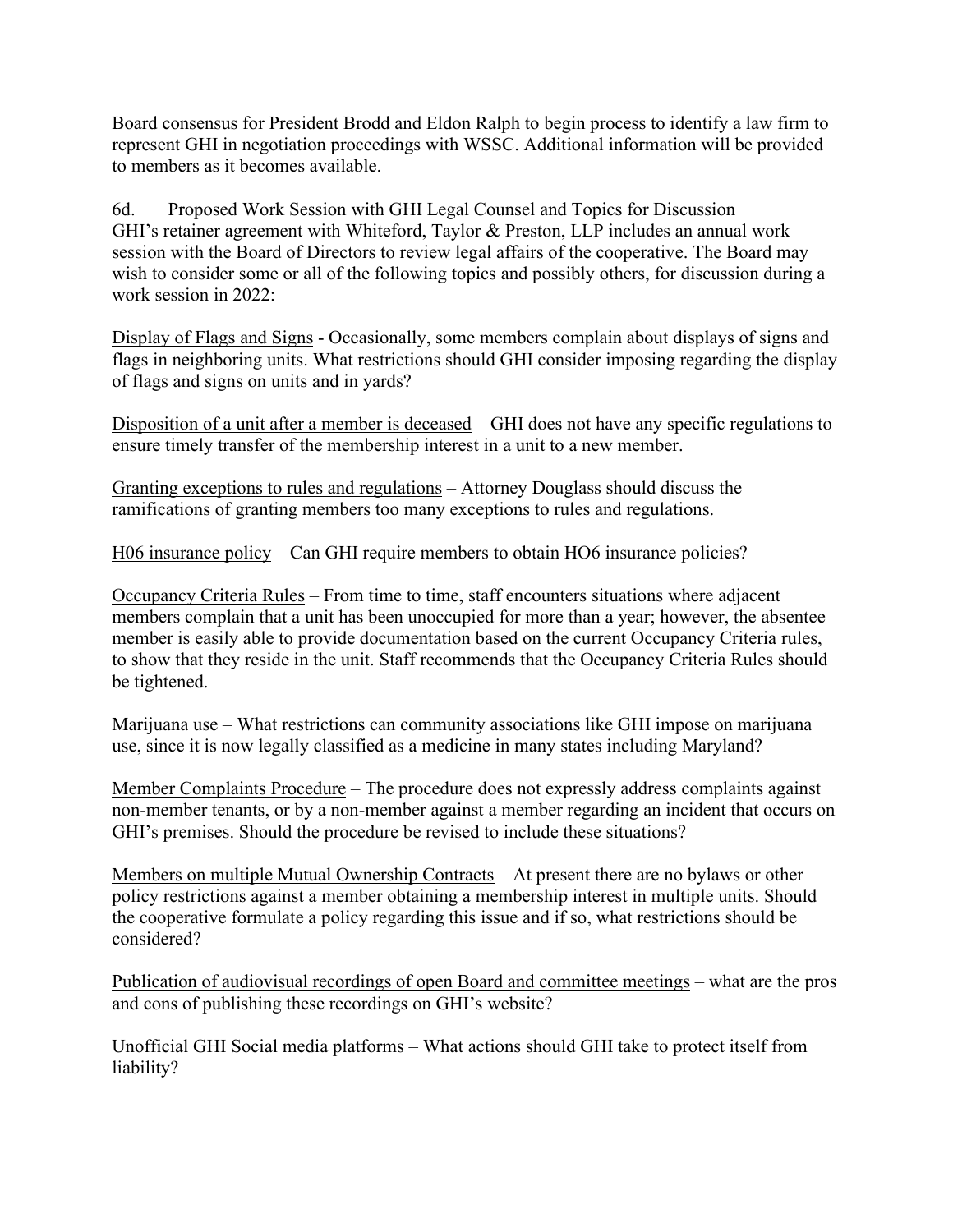Attorney, Joseph D. Douglass, Partner at Whiteford, Taylor & Preston, LLP provided the following dates for a work session which will be held virtually via zoom:

- February 22, 23, 28
- March 7, 8, 9, 21, 22, 23, 28, 29, 30, 31

By consensus, the Board should decide the topics to be discussed and a date for the work session.

President Brodd suggested Thursday, March 31, 2022 at 7:00 pm for the meeting. In advance of the date, Director McKinley will provide Eldon Ralph with any additional topics for discussion.

## 6e. Proposal that the City of Greenbelt Allocate Some ARPA Funds Toward the Maintenance, Repair, and Improvement of Storm Drains

The City of Greenbelt is the direct recipient of \$22.88 million dollars in American Rescue Plan Act (ARPA) funds from the Federal Government. Half of the funds were received in 2021, and the balance will be received in 2022.

These funds were issued to provide an immediate economic response to the effects of the COVID-19 pandemic. There are several allowable uses for these funds; one such allowable use is for water and sewer infrastructure, including storm water.

When the Federal Government divested itself of the original Greenbelt community in 1952 and 1953, much of the land and residences were transferred to Greenbelt Veteran Housing Corporation (now known as GHI). A 1958 tri-party agreement between the City of Greenbelt, WSSC and GHI resulted in WSSC taking responsibility for the exterior water supply system for masonry homes and the sanitary sewer main lines for masonry and frame homes. It is unclear whether WSSC is responsible for the exterior water supply system for frame homes, beyond the shut-off valves near the streets. The City of Greenbelt is responsible for the storm water main lines.

Considering the age of these storm water main lines and failures that have begun to occur, the Board of Directors may wish to consider requesting the City of Greenbelt to allocate a portion of the ARPA funds for the maintenance, repair, and improvement of storm water main lines within GHI and Old Greenbelt.

**Amended Motion**: **I move that the Board of Directors authorize the Board President to prepare and send a letter to the Greenbelt City Council requesting that the City Council consider allocating a portion of the American Rescue Plan Act funds towards the maintenance, repair, and improvement of storm water drainage systems within GHI and other parts of Old Greenbelt.**

Moved: Hess Seconded: Carter-Woodbridge Carried: 9–0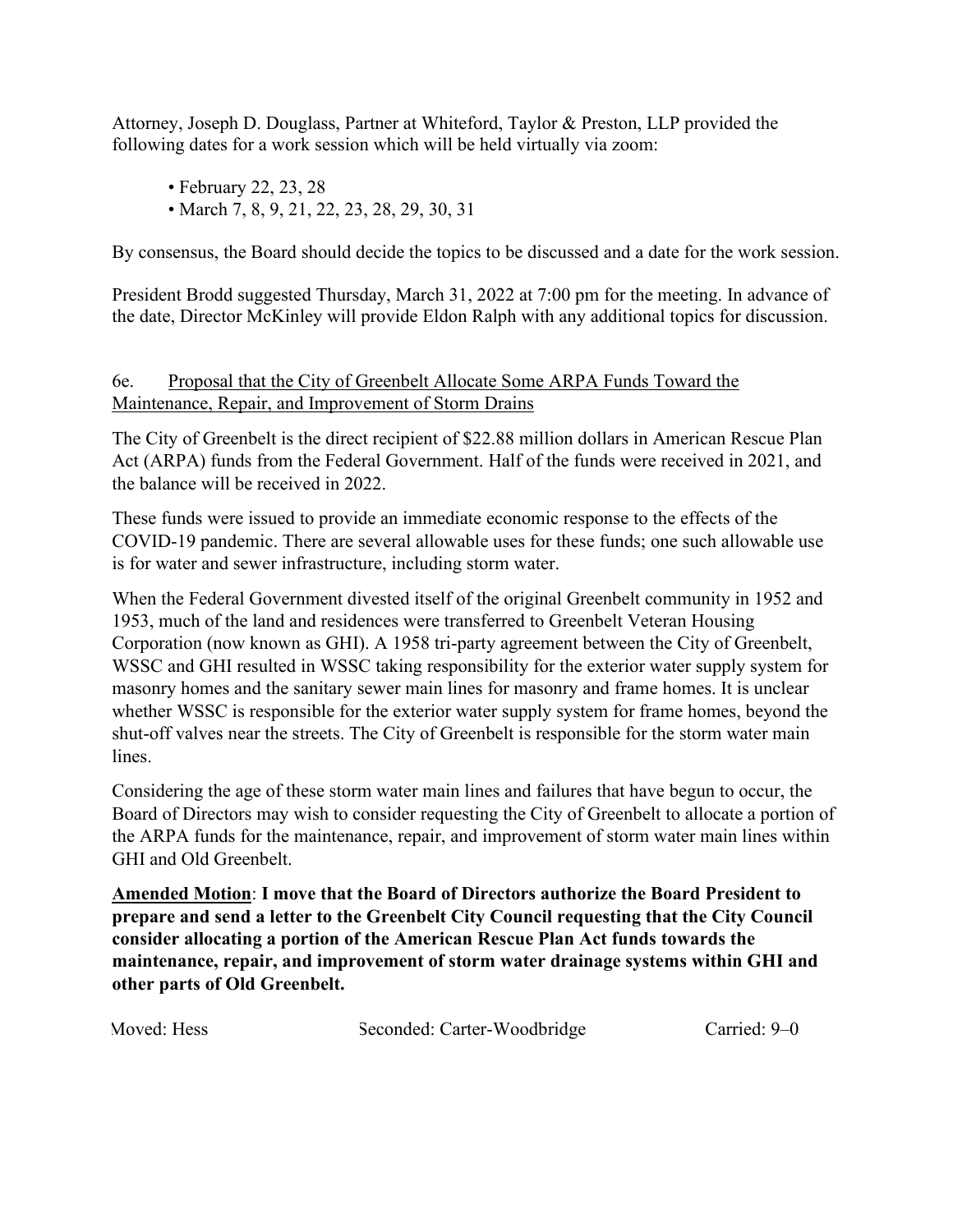# 6f. Request the Buildings Committee to Recommend Revisions to the GHI Member Handbook Based on NCOZ Regulations for Greenbelt – (Attachment #5)

After working on new zoning legislation for a number of years, the Prince George's County Council has stipulated that the new Countywide Map Amendment (CMA) and Neighborhood Conservation Overlay Zone (NCOZ) regulations for Greenbelt (Attachment #5) shall take effect on April 1, 2022.

In particular, the following provisions are included in the NCOZ:

- An addition that increases the gross square footage of a unit by 15% or more will require review by the County Planning Director.
- Additions may not exceed 60% of the gross floor area of the original dwelling. Current GHI rules allow 100%.
- Garages may only be used for vehicle parking or general storage, and not for residential or other uses.

The Board may wish to request the Buildings Committee to recommend revisions to relevant rules in the GHI Member Handbook to make them consistent with the NCOZ regulations.

This item is on the agenda for discussion and action.

**Motion: I move that the Board of Directors direct the Building Committee to recommend language revisions to relevant rules in the GHI Member Handbook by February 28, 2022, to make them consistent with the Prince George's County Neighborhood Conservation Overlay Zone regulations.**

Moved: Bilyeu Seconded: Hess Carried 9-0

## 6g. Review Status of the 2021-22 Board Action Plan & Committee Task List– (Attachments #6a-6b)

Attachment #6a is the updated 2021-22 Board Action Plan as of January 25, 2022. Attachment #6b is the updated Committee Task List. The Board should review the activities that are in progress and discuss steps to initiate tasks in the Board Action Plan that have not begun.

Due to time constraints, Board consensus to defer this item for a future date.

## 6h. Motion to Hold a Closed Meeting on February 3, 2022

**Motion**: **I move to hold a closed meeting of the Board of Directors at 7:00 pm on February 3, 2022.**

Moved: Hess Seconded: Bilyeu Carried 9-0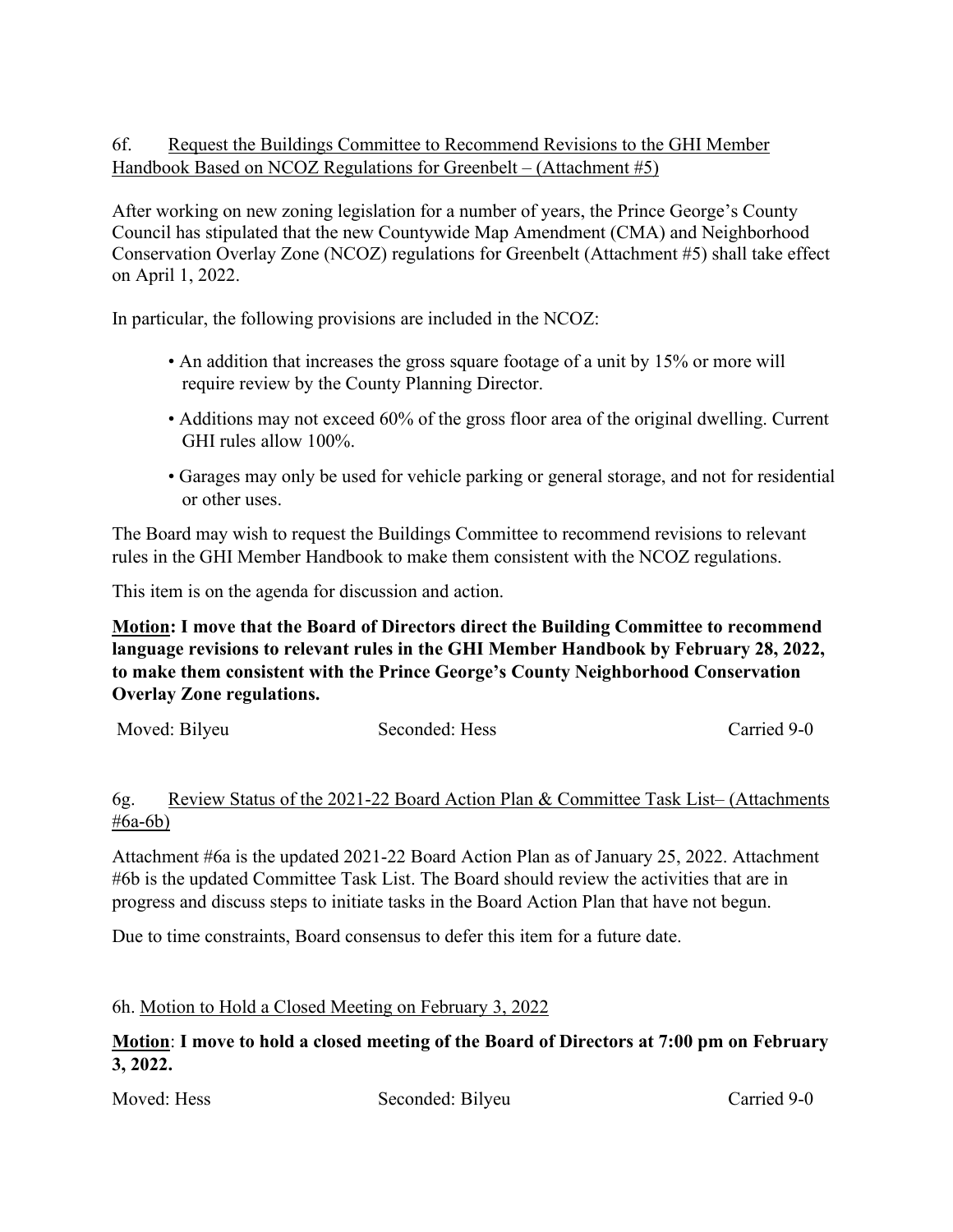# 7. Items of Information

# 7a. Sewer System Repairs to be Undertaken by WSSC – (Attachment #7)

On March 16, 2017, the Board gave approval for WSSC to undertake sewer system repairs at various sites listed in Attachment #7. WSSC planned to undertake the work last summer but delayed the project.

WSSC recently notified staff that their sewer replacement contractor would like to start work on verifying the location of the sewer mains and laterals in the following GHI locations: 3 Ct. Ridge Road, 9 Ct. Ridge Road (Units G through M side only), 25 Ct. Ridge Road, along Ridge Road in front of 34-36-38 Ct., 39 Ct Ridge Road (Units A-B-C only), 4 Ct. Southway, 4 Ct. Hillside Road, 6 Ct. Hillside Road (between Units A through E and Units F through J only), and 2 Ct. Northway. In addition to the sewer mains at these locations, WSSC will replace the lateral sewer pipes.

WSSC's contractor will utilize a method called "pipe bursting" for replacing sewer main pipes. This will involve digging a "pipe bursting pit" at one end of the line to be replaced if a manhole is not available. The old pipe will be pushed aside, and new pipe inserted in its place. However, the lateral pipes will be replaced using the traditional open trench excavation technique.

WSSC's contractor would like to begin work two weeks from the date staff gives WSSC the notice to proceed. Before doing this, staff will notify all members in the scheduled courts. The ground will be marked to identify the location of the sewer main and laterals. Upon completion of this operation, WSSC will survey the impacted areas to determine the scope of the restoration work per unit (per site). A GHI employee will monitor the construction work to ensure that there is proper coordination with members, and WSSC properly restores all areas that are disturbed.

## 7b. President's Items

President Brodd reminded everyone of the upcoming GDC planning session on January 27, 2022 at 7:00 pm.

## 7c. Board Members' Items

Director Luly expressed gratitude to the Finance Department for the session provided by Mr. Monks for the tax assessment process.

Director Bilyeu notified everyone of an open position on the Buildings Committee.

7d. Audit Committee's Items

None